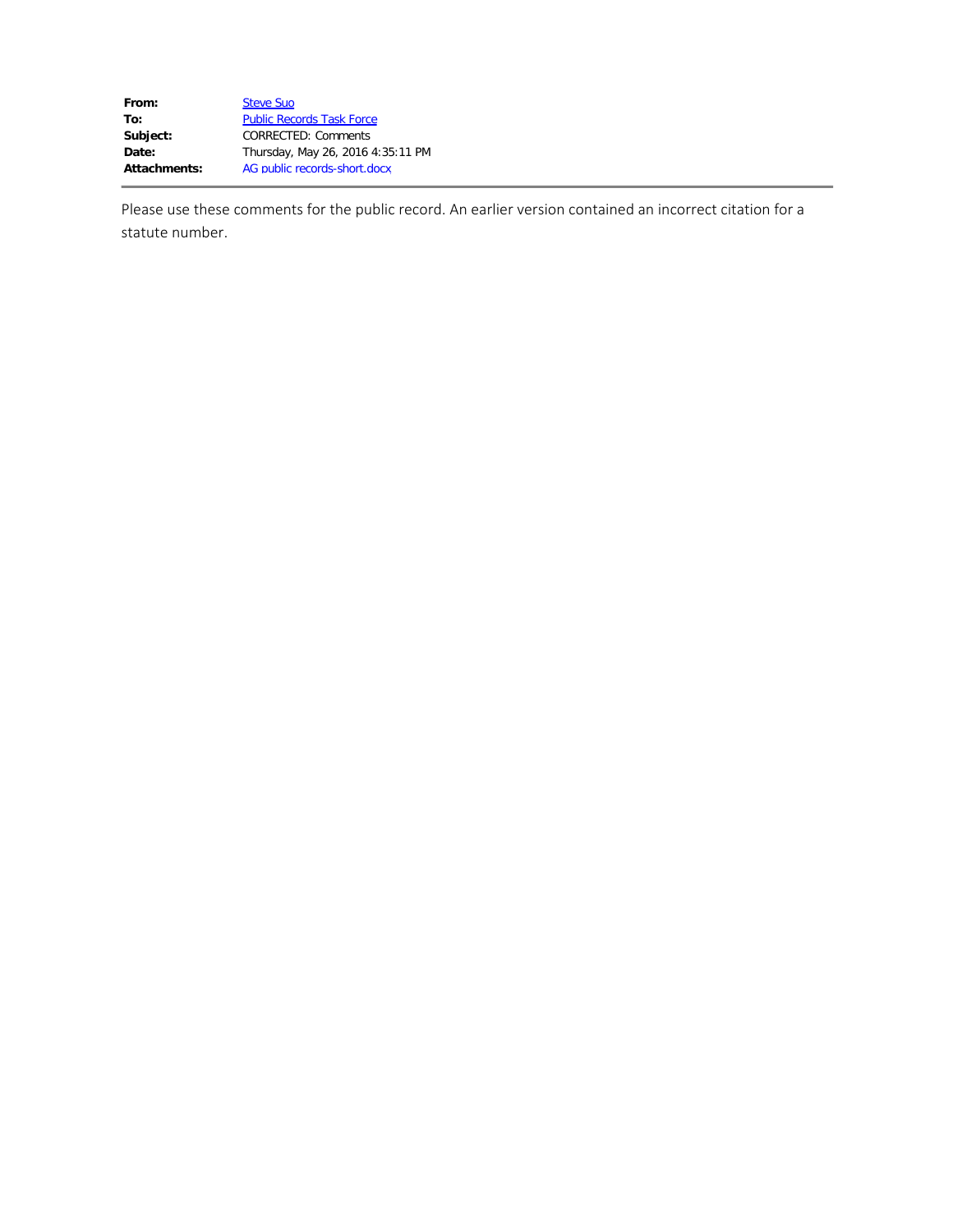

To: Attorney General Ellen Rosenblum Fr: Steve Suo, The Oregonian/OregonLive Da: May 26, 2016 Re: Testimony, Attorney General's Task Force on Public Records

I am the managing producer for Watchdog & Data-Driven Enterprise at The Oregonian/OregonLive.

My team uses public databases to evaluate how well government agencies are working. For example, last year we matched a Portland database of home demolitions and with a DEQ database of asbestos abatement projects. We found developers had torn down hundreds of homes without removing asbestos as required by law. Our project exposed a serious gap in the way Oregon protects workers and residents from this cancer-causing material.

Acquiring public databases to do our job is always a challenge, and the issue usually is cost. The Department of Public Safety Standards and Safety last year quoted us a cost of \$13,000 for one database. For another, the Portland Police Bureau quoted a cost of \$1,042,450.20.

Agencies offer many reasons why creating an electronic copy of their databases is timeconsuming and costly. Whether plausible or invented, calculated to recoup actual costs or inflated to thwart disclosure, these assertions arise almost every time.

Public bodies should be obligated to store all public records, especially electronic data, in a manner that makes disclosure inexpensive. Storing records in this manner would facilitate our ability to do journalism in the public interest, and it would make life far easier for government bodies when retrieving records.